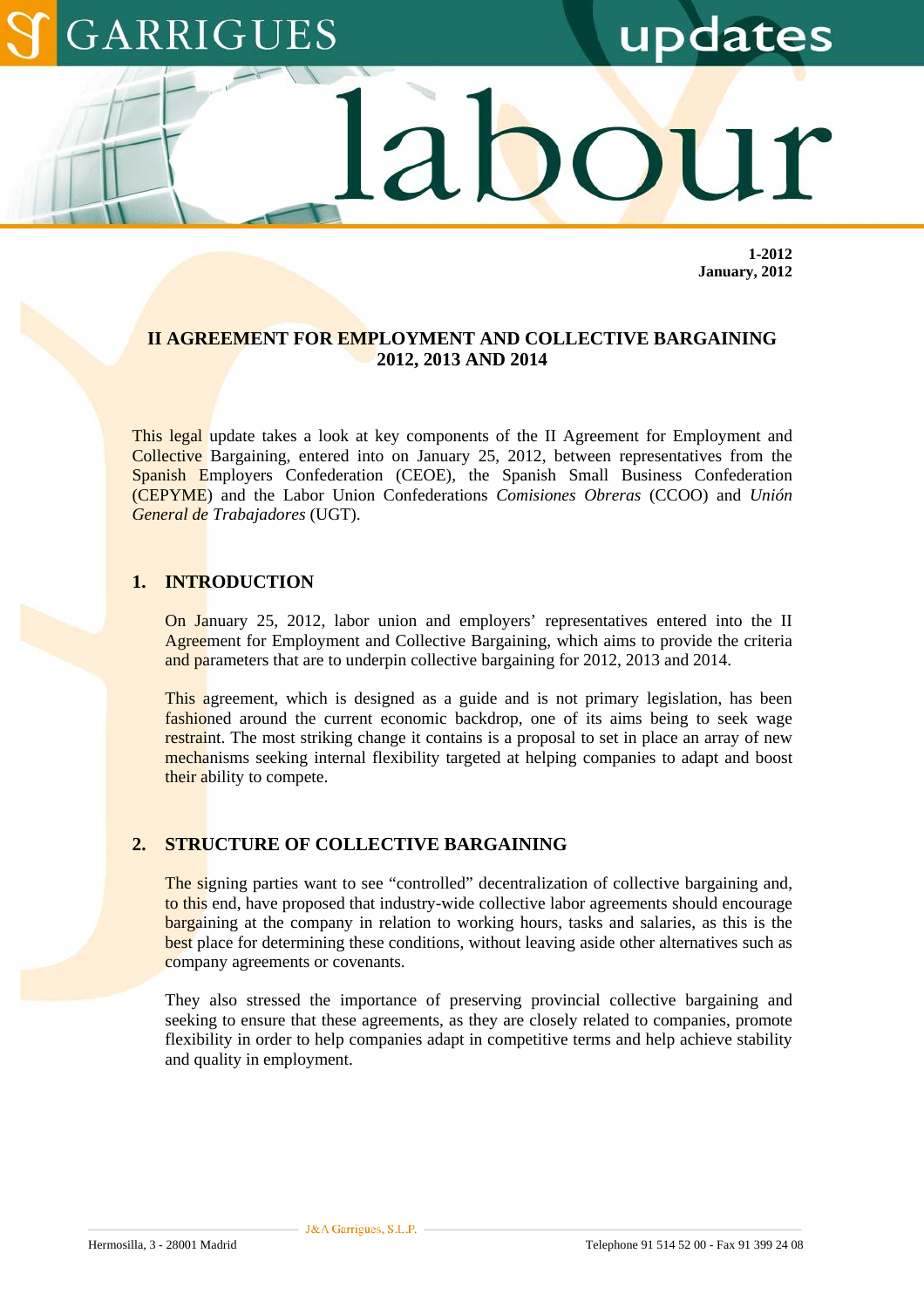



## **3. SALARY-RELATED CRITERIA**

The organizations signing the agreement have agreed that any salaries negotiated over the next three years (2012, 2013 and 2014) should fall in step with the following guidelines:

 For 2012, salary increases should not exceed 0.5%, and there should be a salary review clause applicable at the end of the year, set at the percentage by which the annual variation in the general Spanish CPI in December exceeds the objective of the European Central Bank (2%).

If the Spanish rate is higher than the annual variation in the harmonized eurozone CPI, this second rate would be used to calculate the excess. If this is the case, the resulting amount would be applied in one go.

If the average international Brent oil price in euros in the month of December is 10% higher than the average price in December of the previous year, the inflation indicators (not including fuels) would be used to calculate the excess.

To keep the parties' autonomy as regards any agreements providing for salary review clauses in force for the next three years, the parties have proposed that the negotiators take into account the impact these clauses have on overall salary growth, to ensure that it is in line with the aim of wage restraint.

- Salary increases for 2013 should not exceed 0.6%, and a salary review clause should be in place on the same terms as those set for 2012.
- In 2014, salary increases should depend on the pace of economic activity, in accordance with the following rules:
	- Where the increase in GDP at constant prices in 2013 falls below 1%, salary increases should not exceed 0.6 %.
	- Where the increase in GDP at constant prices is greater than 1% and less than 2%, salary increases should not exceed 1%.
	- Where the increase in GDP at constant prices in 2013 is equal to or greater than 2%, increases should not exceed 1.5%.

Collective labor agreements must include salary review components based on the changes in (variable) economic indicators linked to the company's performance (income, sales, productivity). Any increases will preferably be included in the variable component of employees' salaries, which must be brought into line with the circumstances of the industry and the company.

All salary increases agreed on for 2014 will be increased by 50% of the result of applying the review clause agreed on for 2012 and 2013. Where no additional variable salary component has been agreed, this clause will be applied at 100% of the result.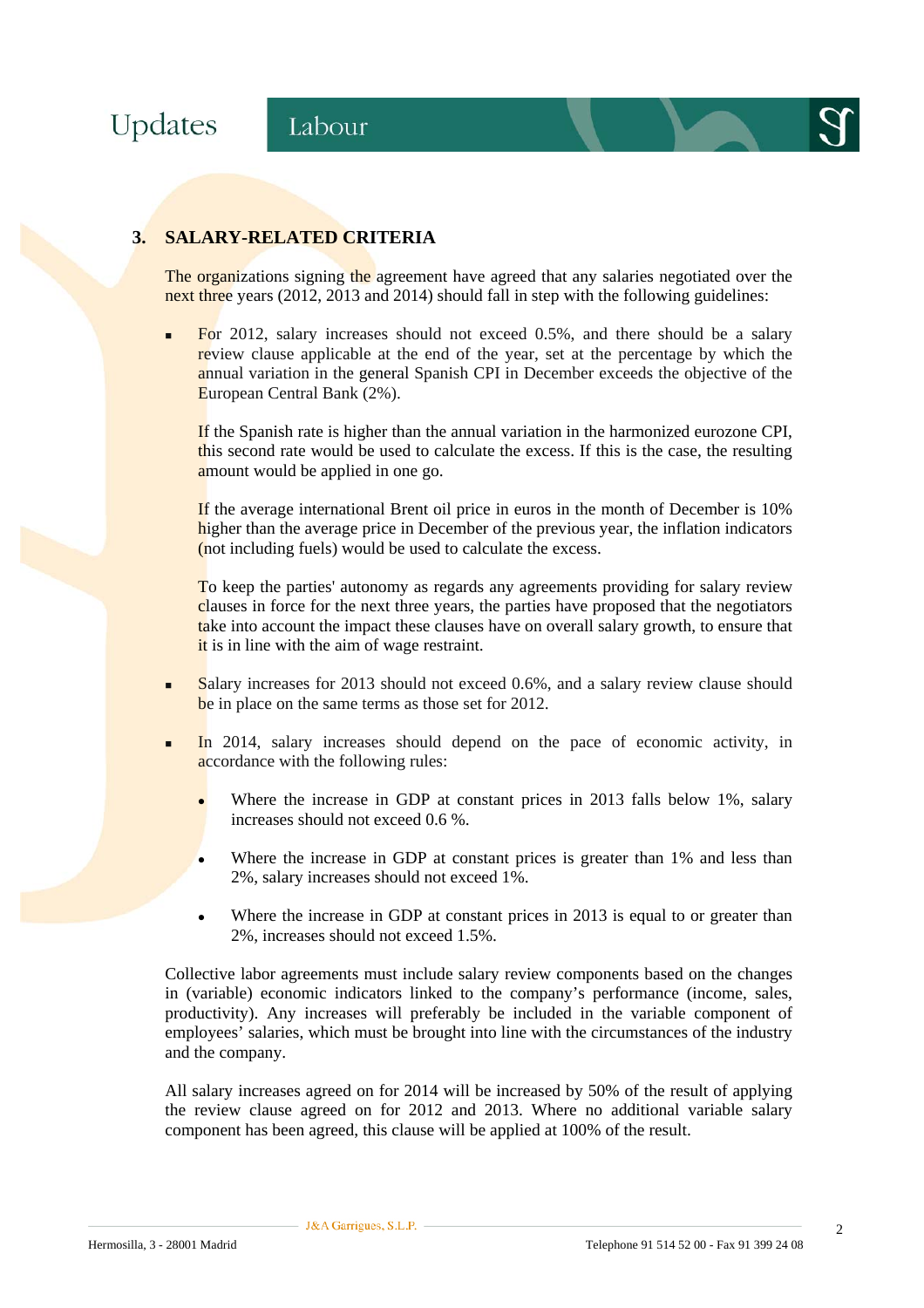Updates

# **4. INTERNAL FLEXIBILITY**

The signing organizations believe that collective labor agreements should include (at least) internal flexibility measures, above all coming into play for short periods of time in order to tackle temporary circumstances, as a tool to help companies adapt to the competition and pave the way for stable, quality employment. Industry-wide collective labor agreements should encourage bargaining on internal flexibility at company level, as this is the best scope for determining these conditions.

A collective labor agreement is considered a suitable tool to organize the flexible use of working time and functional mobility at companies. With this in mind, agreements should (at least) provide for the criteria, grounds, procedures, time periods and reference periods for functional mobility and the uneven distribution of working hours at companies.

They should also contain procedures to adapt and modify the agreements reached with the workers' representatives easily, for intervention in the event of disagreement on joint employer/employee committees, and to provide expedient solutions to deadlocks in consultation and negotiation periods.

According to the Agreement, internal flexibility can be achieved in three main areas: working hours, duties (functional mobility) and salary.

#### **4.1 Working hours and functional mobility**

With respect to working hours and functional mobility, the parties distinguish between two levels:

#### **Ordinary flexibility:**

At the very least, collective labor agreements must determine the annual computation and uneven distribution of **working hours**. The main provisions in relation to working hours are as follows:

- Uneven distribution of working hours should now be seen as a general principle in a bid to avoid overtime or temporary hiring and, with this in mind, collective agreements should allow employers to distribute 10% of the applicable ordinary annual working hours unevenly, affecting the maximum monthly, weekly and even daily working hours (subject to the limitations under the Workers' Statute).
- The collective labor agreements should also make it possible for employers to set in place a bank of five days (40 hours) per year, which they may alter in the distribution provided for in the annual calendar.
- Industry-wide collective labor agreements (and provincial agreements in particular) must set the generals rules on flexible working hours, and also encourage the adaptation of industry-wide agreements at company level, in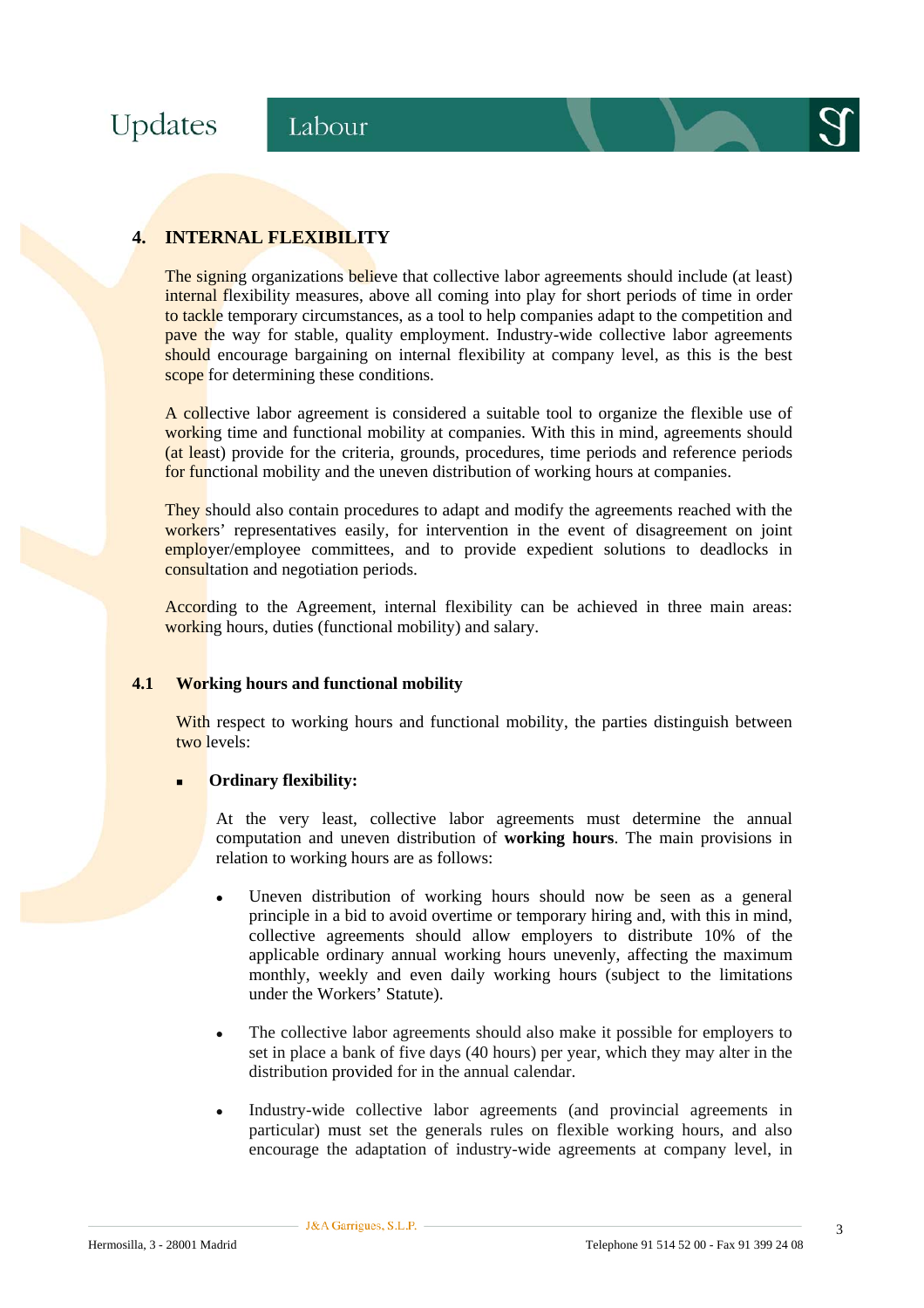# Updates

conjunction with the workers' legal representatives or, failing that, the labor unions signing the agreement, unless the workers appoint a committee to represent them.

- <sup>z</sup> Collective labor agreements (above all those at company level) must encourage the rationalization of working hours to enhance productivity and strike a better work/life balance.
- Flexibility must go hand in hand with guarantees and safeguards that enable a balance to be struck between work and personal life.

With respect to **functional mobility**, the Agreement provides for the implementation of (i) systems of classification by professional groups and functional divisions, specifying transitional phases where the professional category system remains in force, (ii) functional mobility as a mechanism for flexibility and adaptation, setting in place efficient formulas, without any further restrictions than those laid down to join a professional group, or, where applicable, the qualifications required to perform the work (and therefore not taking professional category into account for these purposes) and (iii) an analysis of multi-disciplinary skills and their impact on compensation under collective labor agreements and company agreements.

#### **Extraordinary flexibility:**

With respect to **working hours**, it has been agreed that collective bargaining should provide tools enabling employers to meet temporary needs for flexibility, by altering the regulations on working hours.

There must be measures that kick in where there are founded economic, technical, organizational or production-related grounds (as defined in Article 41.1 of the Workers' Statute ), so that employers can alter working hours by distributing working hours unevenly beyond the limits referred to above or modifying the annual calendar in excess of the bank of working hours referred to above, without under any circumstances being entitled to increase the applicable annual working hours.

In these cases, the workers' representatives would have to be notified as far in an advance and as soon as possible, unless the employer can evidence that compliance with this requirement would prevent it from meeting the envisaged needs. The joint employer/employee committee and, if need be, the mediation and arbitration services should intervene in the event of disagreement. Where alteration is required throughout the rest of the collective labor agreement, the procedure for material modifications under Article 41 of the Workers' Statute must be implemented.

As far as **functional mobility** is concerned**,** criteria have been introduced to allow for a greater degree of flexibility in collective labor agreements than that described in the preceding section, based on economic, technical, organizational or production-related grounds (under Article 41.1 of the Workers' Statute). In these scenarios, employees should be allowed to perform duties other than those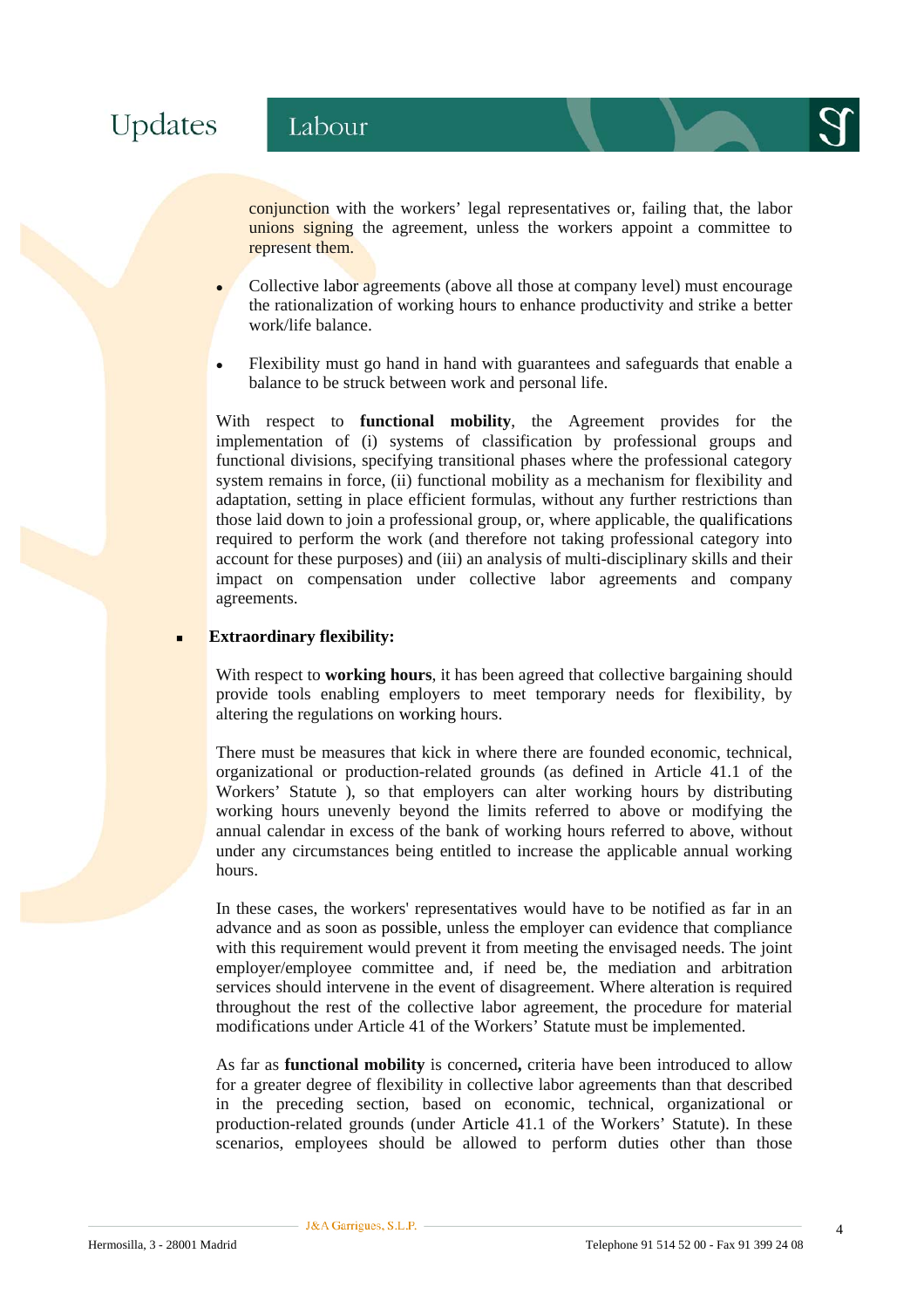belonging to their professional group for as long as may be necessary, which may not exceed six months in one year or eight months over the course of two years. Also in these scenarios, notice must be given to the workers' representatives as soon as possible, the joint employer/employee committee's activity is envisaged and, if need be, the mediation and arbitration services must intervene in the event of disagreement.

Any mobility will have to observe any rights attached to the new duties, unless the new duties belong to a lower category, in which case the worker's original compensation must be maintained. Employment contracts cannot be terminated on the ground of supervening incompetence, and the promotion and compensationrelated clauses under the Workers' Statute will continue to apply.

Where functional mobility lasts for longer than the period referred to above, the terms agreed between the parties will apply and, failing that, Article 41 of the Workers' Statute.

#### **4.2 Salary-related flexibility**

The parties believe that the salary structures should have variable components, meaning a certain percentage of the employee's salary should be tied to the company's situation and earnings, and that these components should replace other obsolete items unrelated to productivity.

Collective bargaining is again viewed as an ideal instrument to define and set the criteria for a salary structure in keeping with the situation of the industry and company. The variable items should be defined using objective and clear parameters, there should be provisions on the percentages that variable components should bear to total salary, the right to information and participation of the workers' representatives and the specific circumstances of each industry and company.

#### **5. NEGOTIATED AUTHORIZATION FOR COMPANIES NOT TO APPLY CERTAIN WORKING CONDITIONS STIPULATED IN INDUSTRY-WIDE COLLECTIVE LABOR AGREEMENTS**

In view of the economic and employment situation, the parties have considered including negotiated clauses giving temporary authorization not to apply certain working conditions that could avoid temporary and permanent layoff procedures, independently of the mechanisms already in force regarding the material modification of collective conditions and authorization not to apply the salary regime. The following are mentioned: (i) timetable and distribution of working hours, (ii) the shift work system, (iii) compensation systems, (iv) work and performance systems, and (v) duties.

The grounds for temporary authorization not to apply the above conditions and salary regime must be set forth in the collective labor agreement itself, and may include a persistent reduction in earnings or where the economic situation and outlook may be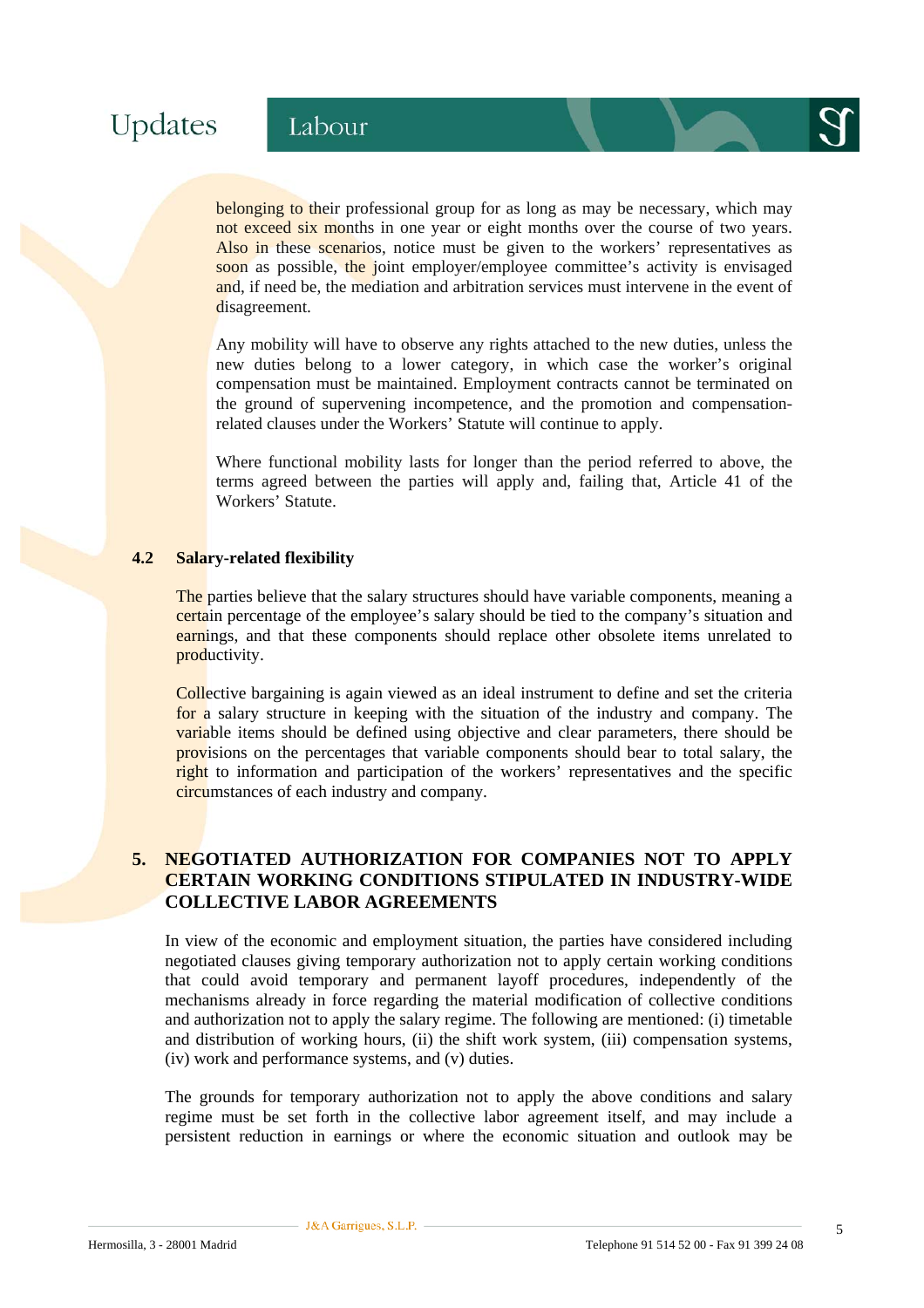affected by the fact of applying the collective labor agreement provisions. It has been underlined that it would be advisable for the parties first to define the figures (percentagerelated or otherwise) triggering the authorization not to apply the provisions.

Authorization not to apply collective labor agreement provisions can only come into play if an agreement has been reached between the company and the workers' representatives. The agreement cannot give rise to a gap in the regulations, but rather must define precisely the regulations that will replace the provisions of the collective labor agreement.

If the consultation period (the length of which must be determined in the collective labor agreement) comes to an end without an agreement, any of the parties can submit the dispute to the joint employer/employee committee and, if the disagreement is not resolved, the parties can use a dispute resolution system.

The measure may not exceed the term of the collective labor agreement or, in all cases, three years.

#### **6. OTHER ASPECTS**

The Agreement also deals with other aspects such as types of contract, outsourcing, training and professional classification, teleworking, restructuring and the rights to information, consultation and participation of the workers' representatives, which we summarize below.

- **With respect to employment and types of contract**, the need was stressed to promote indefinite-term contracts, the proper use of temporary contracts, the possibility and, in some cases, advisability of collective labor agreements containing provisions on the volume of temporary employment, promoting the hiring of young people, monitoring compliance with the objectives under training contracts, the use of part-time contracts as opposed to temporary contracts and overtime, partial retirement, hand-over contracts as a suitable instrument for maintaining employment and rejuvenating the workforce, maintaining the possibility of early retirement, preretirement and the implementation of mandatory retirement clauses within the context of collective bargaining.
- With respect to the **outsourcing of services**, the need was stressed to ensure that collective bargaining determines the mechanisms to coordinate and inform the workers' representatives at the principal companies and subcontractors.
- The parties recognized the importance of **training** and the development of professional skills and have agreed to maintain the extension to the IV National Training Agreement and to prefect the V Training Plan within six months.
- The employee and employers' representatives recognized **teleworking** as a means to modernize the organization of work, as well as the need of regulate matters such as privacy, confidentiality, risk prevention, facilities and training.